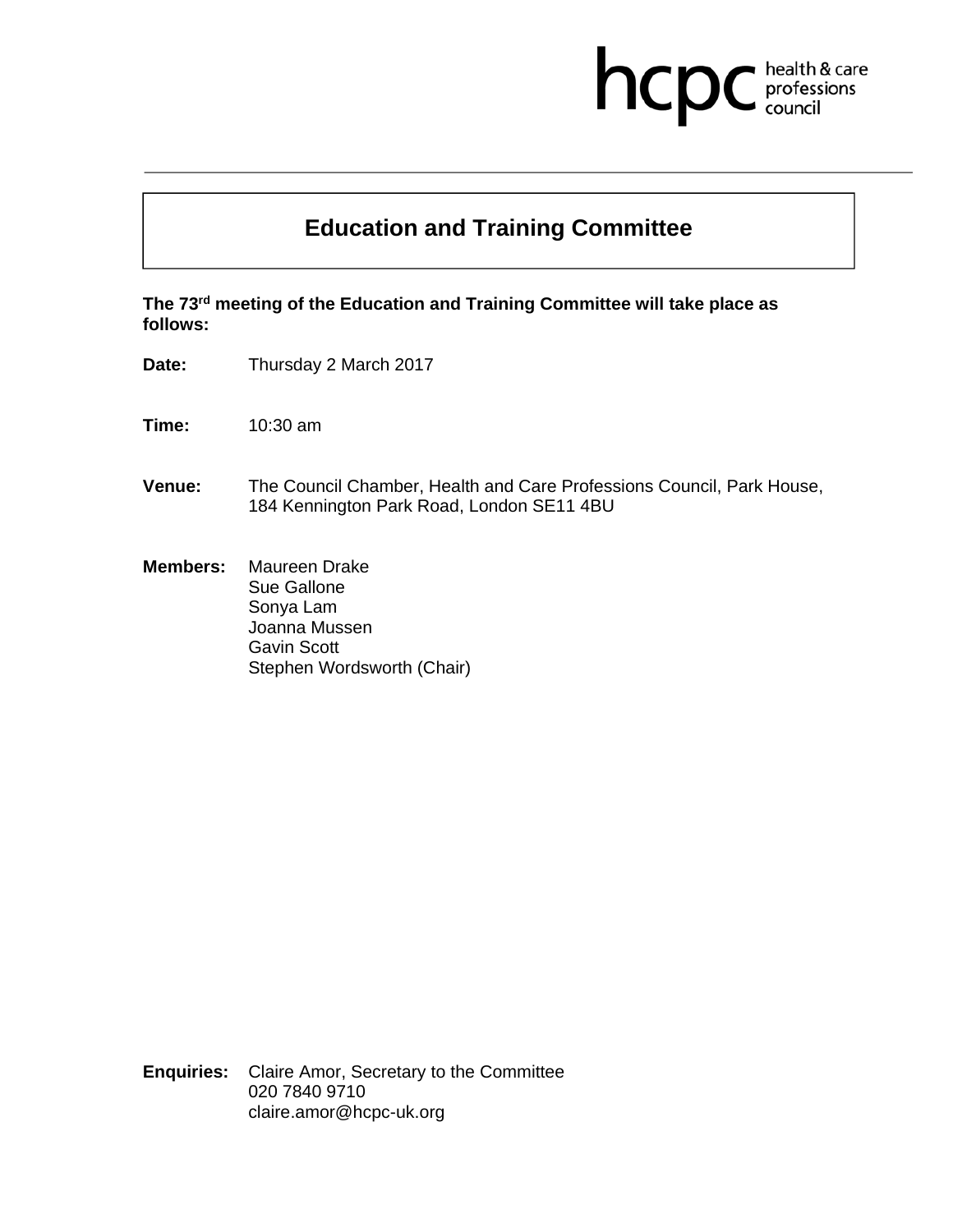## Public Agenda

| 1              | <b>Chair's welcome and introduction</b>                                                                                                                       | verbal                  |
|----------------|---------------------------------------------------------------------------------------------------------------------------------------------------------------|-------------------------|
| $\overline{2}$ | <b>Apologies for absence</b>                                                                                                                                  | verbal                  |
| 3              | Approval of agenda                                                                                                                                            | verbal                  |
| 4              | <b>Declaration of members' interests</b>                                                                                                                      | verbal                  |
| 5              | Minutes of the meeting of 24 November 2016<br>Claire Amor - Secretary to the Committee                                                                        | enclosure 1<br>ETC01/17 |
|                | Items for discussion/approval                                                                                                                                 |                         |
| 6              | <b>Revised SETs and guidance consultation analysis</b><br>Hollie Latham - Policy Officer                                                                      | enclosure 2<br>ETC02/17 |
| $\overline{7}$ | Social media guidance consultation analysis<br>Natasha Wynne - Policy Officer                                                                                 | enclosure 3<br>ETC03/17 |
| 8              | Outcomes of consultation on revised guidance on returning to<br>practice<br>Natasha Wynne - Policy Officer                                                    | enclosure 4<br>ETC04/17 |
| 9              | <b>CPD guidance consultation analysis</b><br>Katherine Timms - Policy Manager                                                                                 | enclosure 5<br>ETC05/17 |
| 10             | International professional equivalence - update<br>Anna Lubasinska - Registration Manager                                                                     | enclosure 6<br>ETC06/17 |
| 11             | <b>Education and Training Committee review</b><br>Stephen Wordsworh - Chair of the Committee                                                                  | Verbal                  |
| 12             | Any other business<br>Previously notified and agreed by the Chair                                                                                             | <b>Verbal</b>           |
| 13             | Date and time of next meeting<br>10.30am - Thursday 8 June 2017 at Park House, SE11 4BU                                                                       | Verbal                  |
|                | <b>Resolution</b><br>The Committee is invited to adopt the following:                                                                                         |                         |
|                | 'The Committee hereby resolves that the remainder of the meeting<br>shall be held in private, because the matters being discussed relate<br>to the following; |                         |
|                | (a) information relating to a registrant, former registrant or<br>application for registration;                                                               |                         |

Available in braille and other accessible formats on request to the Secretary